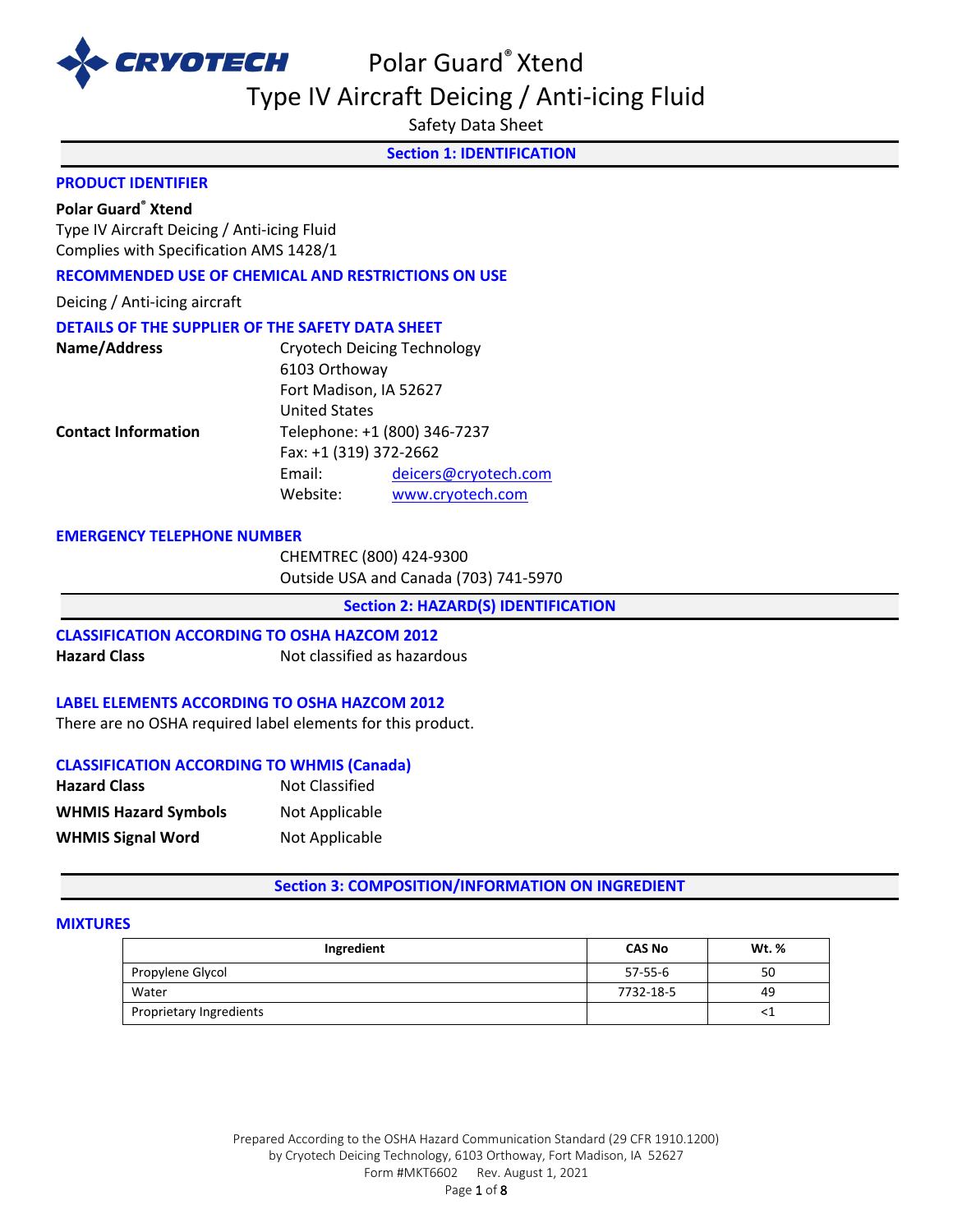

Type IV Aircraft Deicing / Anti-icing Fluid

Safety Data Sheet

## **Section 4: FIRST- AID MEASURES**

#### **DESCRIPTION OF FIRST-AID MEASURE**

| Eye               | In case of contact, immediately flush eyes with plenty of water for at least 15 minutes,<br>while holding eyelids open. If easy to do, remove contact lenses, if worn. No additional<br>first aid should be necessary, however, if irritation persists, get medical attention. |
|-------------------|--------------------------------------------------------------------------------------------------------------------------------------------------------------------------------------------------------------------------------------------------------------------------------|
| <b>Skin</b>       | As a precaution, wash skin thoroughly with soap and water. Remove and wash<br>contaminated clothing.                                                                                                                                                                           |
| <b>Inhalation</b> | Not expected to be an inhalation hazard. If inhaled, remove to fresh air. Get medical<br>advice / attention if feeling unwell.                                                                                                                                                 |
| Ingestion         | If swallowed, give milk or water to drink. Do NOT induce vomiting unless directed to do<br>so by medical personnel. Never give anything by mouth to an unconscious person.                                                                                                     |

# **MOST IMPORTANT SYMPTOMS / EFFECTS**

| Eye         | May be slightly irritating to the eyes. Symptoms may include discomfort or pain, excess<br>blinking, and tear production, with possible redness and swelling. |
|-------------|---------------------------------------------------------------------------------------------------------------------------------------------------------------|
| <b>Skin</b> | May be slightly irritating to the skin. Symptoms may include redness, drying, and<br>cracking of the skin.                                                    |
| Inhalation  | Not expected to be an inhalation hazard under normal conditions of use.                                                                                       |
| Ingestion   | Not expected to be an ingestion hazard under normal conditions of use. High doses may<br>cause central nervous system depression.                             |

#### **INDICATION OF IMMEDIATE MEDICAL ATTENTION AND SPECIAL TREATMENT**

| <b>Note to Physicians</b>  | Treat symptomatically.                                                                                                |
|----------------------------|-----------------------------------------------------------------------------------------------------------------------|
| <b>Specific Treatments</b> | In case of accident or if you feel unwell, seek medical advice immediately (show the<br>label or SDS where possible). |

## **Section 5: FIRE-FIGHTING MEASURES**

| <b>FLAMMABILITY</b><br><b>Flammability</b><br><b>EXTINGUISHING MEDIA</b> | Non-flammable by OSHA/WHMIS criteria                               |
|--------------------------------------------------------------------------|--------------------------------------------------------------------|
| <b>Suitable Extinguishing Media</b>                                      | Water spray, alcohol-resistant foam, carbon dioxide, dry chemical. |
| <b>Unsuitable Extinguishing Media</b><br><b>SPECIAL HAZARDS</b>          | Do not use solid water stream.                                     |
| <b>Products of Combustion</b>                                            | May include and are not limited to: oxides of carbon.              |
| <b>Explosion Data</b>                                                    | Data not available. Not considered to be an explosion hazard.      |
| <b>Unusual Fire Hazards</b>                                              | Heat from fire can generate flammable vapor.                       |
|                                                                          |                                                                    |

### **SPECIAL PROTECTIVE EQUIPMENT AND PRECAUTIONS FOR FIREFIGHTERS**

Keep upwind of fire. Wear full fire-fighting turn-out gear (full Bunker gear) and respiratory protection (SCBA)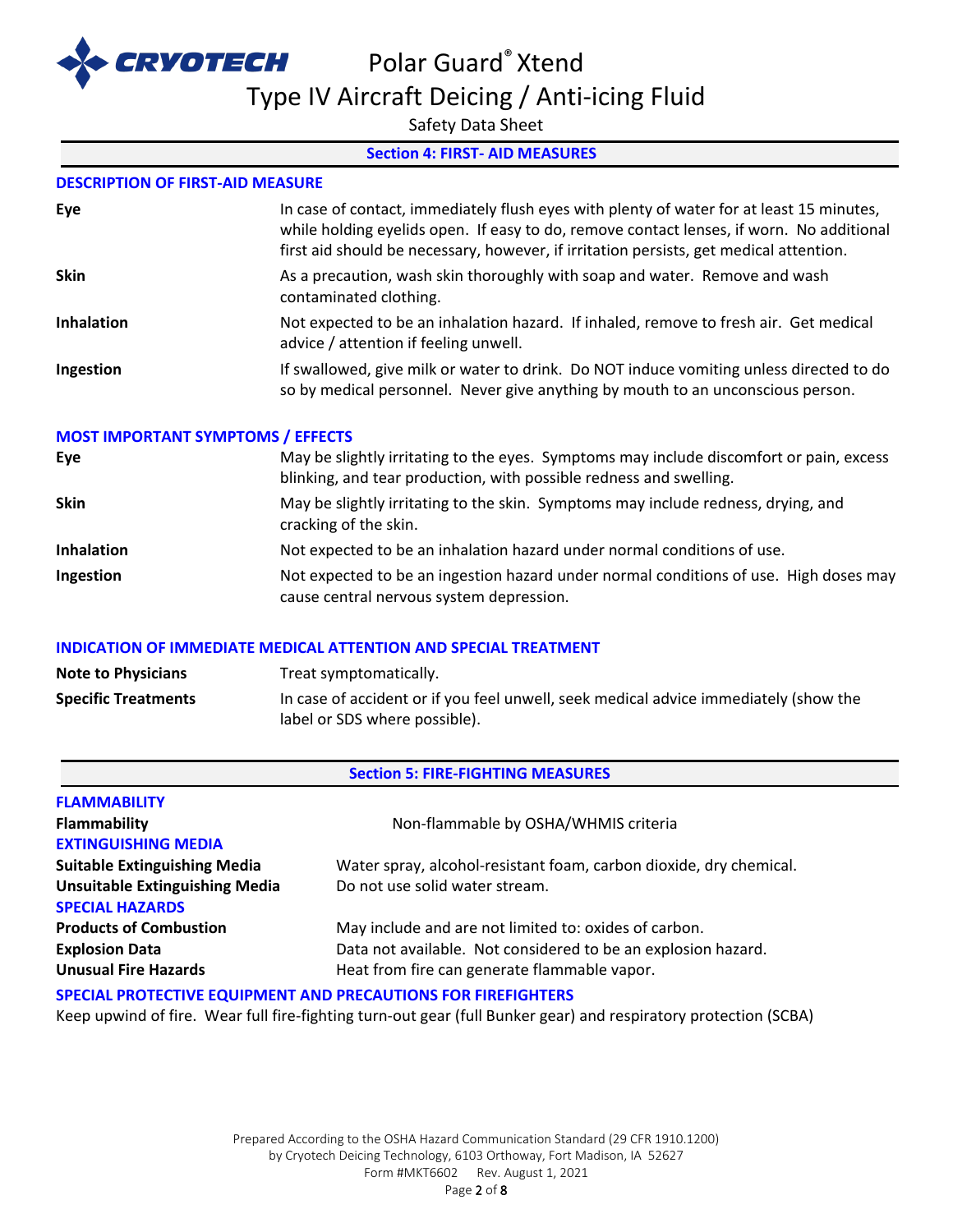

# Type IV Aircraft Deicing / Anti-icing Fluid

Safety Data Sheet

## **Section 6: ACCIDENTAL RELEASE MEASURES**

## **PERSONAL PRECAUTIONS, PROTECTIVE EQUIPMENT, AND EMERGENCY PROCEDURES**

Use personal protection recommended in Section 8. Isolate the hazard area and deny entry to unnecessary and unprotected personnel.

#### **METHODS AND MATERIALS FOR CONTAINMENT AND CLEANUP**

| <b>Methods for Containment</b> | Contain and/or absorb spill with inert material (e.g. sand, vermiculite), then place in a |  |  |
|--------------------------------|-------------------------------------------------------------------------------------------|--|--|
|                                | suitable container. Use appropriate Personal Protective Equipment (PPE).                  |  |  |
| <b>Methods for Cleanup</b>     | Scoop up material and place in a disposal container.                                      |  |  |

#### **Section 7: HANDLING AND STORAGE**

#### **PRECAUTIONS FOR SAFE HANDLING**

| <b>Handling</b><br><b>General Hygiene Advice</b>              | Avoid contact with skin and eyes. Avoid breathing mists and vapors when spraying.<br>Launder contaminated clothing before reuse. Wash hands before eating, drinking, or<br>smoking.   |  |  |
|---------------------------------------------------------------|---------------------------------------------------------------------------------------------------------------------------------------------------------------------------------------|--|--|
| PRECAUTIONS FOR SAFE STORAGE, INCLUDING ANY INCOMPATIBILITIES |                                                                                                                                                                                       |  |  |
| <b>Storage</b>                                                | Store in tightly sealed original UV resistant containers, away from direct heat and strong<br>oxidizing agents. Product should not be stored in clear or semi-transparent containers. |  |  |
| <b>Temperature Storage Limits</b>                             | Minimum -30°C (-20°F)                                                                                                                                                                 |  |  |
|                                                               | Maximum 50°C (122°F)                                                                                                                                                                  |  |  |

## **Section 8: EXPOSURE CONTROLS/PERSONAL PROTECTION**

#### **EXPOSURE LIMITS**

| Ingredient       | <b>OSHA PEL</b> | <b>THE</b><br>5 I H<br>- I L V |
|------------------|-----------------|--------------------------------|
| None .<br>Listed | ----            | ----                           |

#### **EXPOSURE CONTROLS**

**Engineering Controls** No special ventilation is necessary.

## **INDIVIDUAL PROTECTIVE MEASURES/PERSONAL PROTECTIVE EQUIPMENT**

#### **Personal Protective Equipment**

| <b>Eye/Face Protection</b>                | Safety glasses or goggles are recommended if splashing / spraying is possible.    |
|-------------------------------------------|-----------------------------------------------------------------------------------|
| <b>Skin Protection/Hand Protection</b>    | No special skin protection is usually necessary. Chemical resistant gloves should |
|                                           | be worn if prolonged exposure is possible to prevent drying of skin.              |
| <b>Respiratory Protection</b>             | No special respiratory protection is usually necessary. Breathing of mist/aerosol |
|                                           | should be avoided. If operating conditions create high airborne concentrations    |
|                                           | of this material, the use of an approved respirator is recommended.               |
| <b>General Health and Safety Measures</b> | Do not eat, smoke or drink where material is handled, processed, or stored.       |
|                                           | Wash hands carefully before eating or smoking. Ensure that eyewash stations       |
|                                           | and safety showers are close to the workstation location.                         |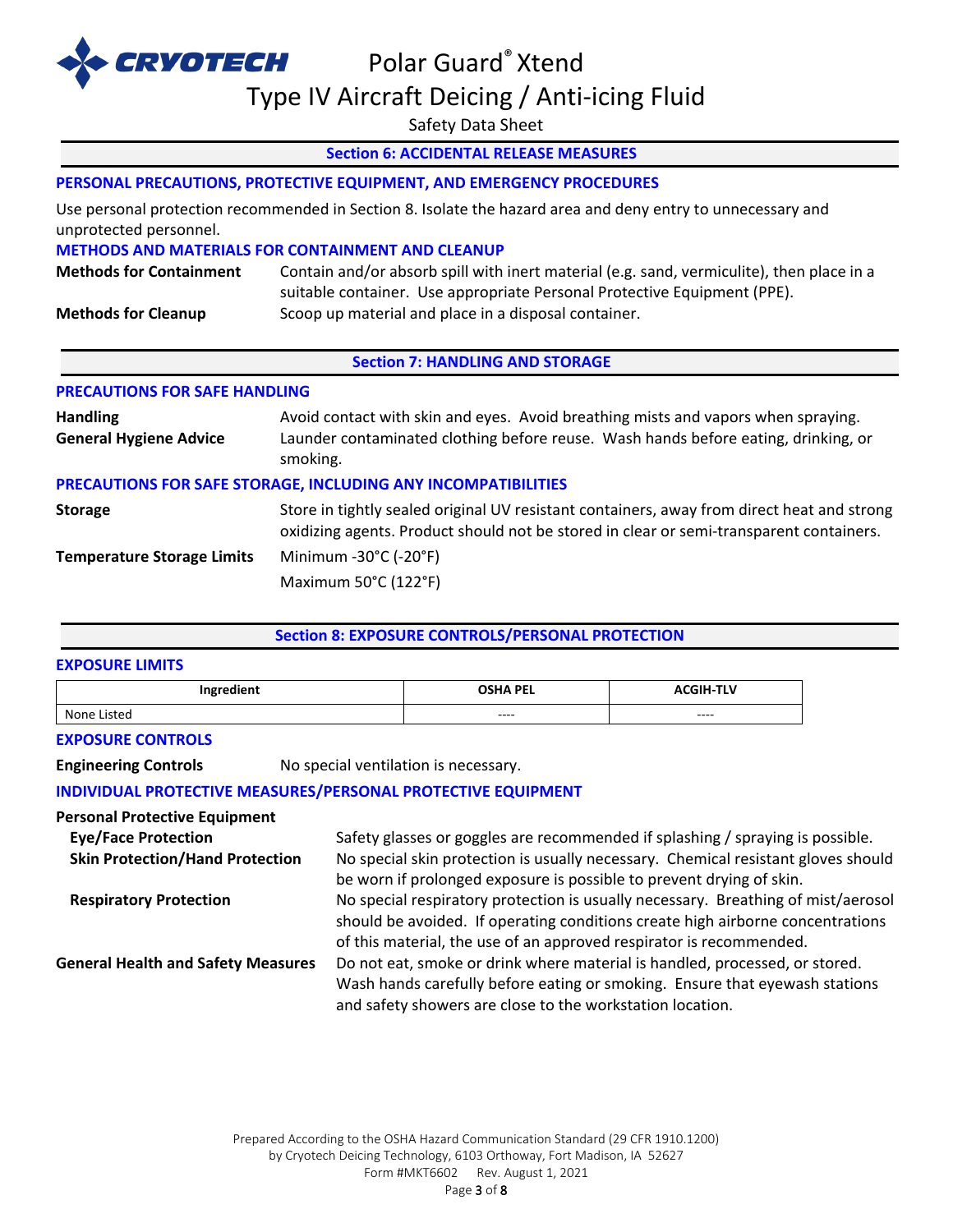

# Polar Guard® Xtend Type IV Aircraft Deicing / Anti-icing Fluid

Safety Data Sheet

**Section 9: PHYSICAL AND CHEMICAL PROPERTIES** 

## **INFORMATION ON BASIC PHYSICAL AND CHEMICAL PROPERTIES**

| Appearance                                        | Semi-transparent, green, liquid    |
|---------------------------------------------------|------------------------------------|
| Color                                             | Green                              |
| Odor                                              | None                               |
| <b>Odor Threshold</b>                             | Not available                      |
| <b>Physical State</b>                             | Liquid                             |
| pH (20°C)                                         | $6.2 - 7.2$                        |
| <b>Melting Point / Freezing Point</b>             | $-37^{\circ}$ C ( $-34^{\circ}$ F) |
| <b>Initial Boiling Point and Boiling Range</b>    | $^{\sim}$ 105°C (220°F)            |
| <b>Flash Point</b>                                | >100°C (212°F)                     |
| <b>Evaporation Rate</b>                           | Not available                      |
| Flammability                                      | Not available                      |
| Lower Flammability/Explosive Limit                | Not available                      |
| <b>Upper Flammability / Explosive Limit</b>       | Not available                      |
| Vapor Pressure (20°C)                             | $^{\sim}$ 15mm Hg                  |
| <b>Vapor Density</b>                              | No Data Available                  |
| Relative Density/Specific Gravity (20°C)          | 1.038                              |
| <b>Solubility</b>                                 | Miscible in water                  |
| Partition coefficient: n-octanol/water            | Not available                      |
| <b>Auto-ignition Temperature</b>                  | >400°C (750°F)                     |
| <b>Decomposition Temperature</b>                  | Not available                      |
| Viscosity (20°C)(Brookfield, Spindle LV-1,0.3rpm) | $6,350 - 23,200$ cP                |
| <b>Oxidizing Properties</b>                       | Not available                      |
| <b>Explosive Properties</b>                       | Not available                      |

#### **Section 10: STABILITY AND REACTIVITY**

#### **REACTIVITY**

No dangerous reactions known under conditions of normal use.

#### **CHEMICAL STABILITY**

Stable under normal storage conditions.

#### **POSSIBILITY OF HAZARDOUS REACTIONS**

No dangerous reaction known under conditions of normal use.

## **CONDITIONS TO AVOID**

High temperatures, contact with incompatible materials.

# **INCOMPATIBLE MATERIALS**

Strong Oxidizers. Strong acids.

## **HAZARDOUS DECOMPOSITION PRODUCTS**

May include, and are not limited to: oxides of carbon.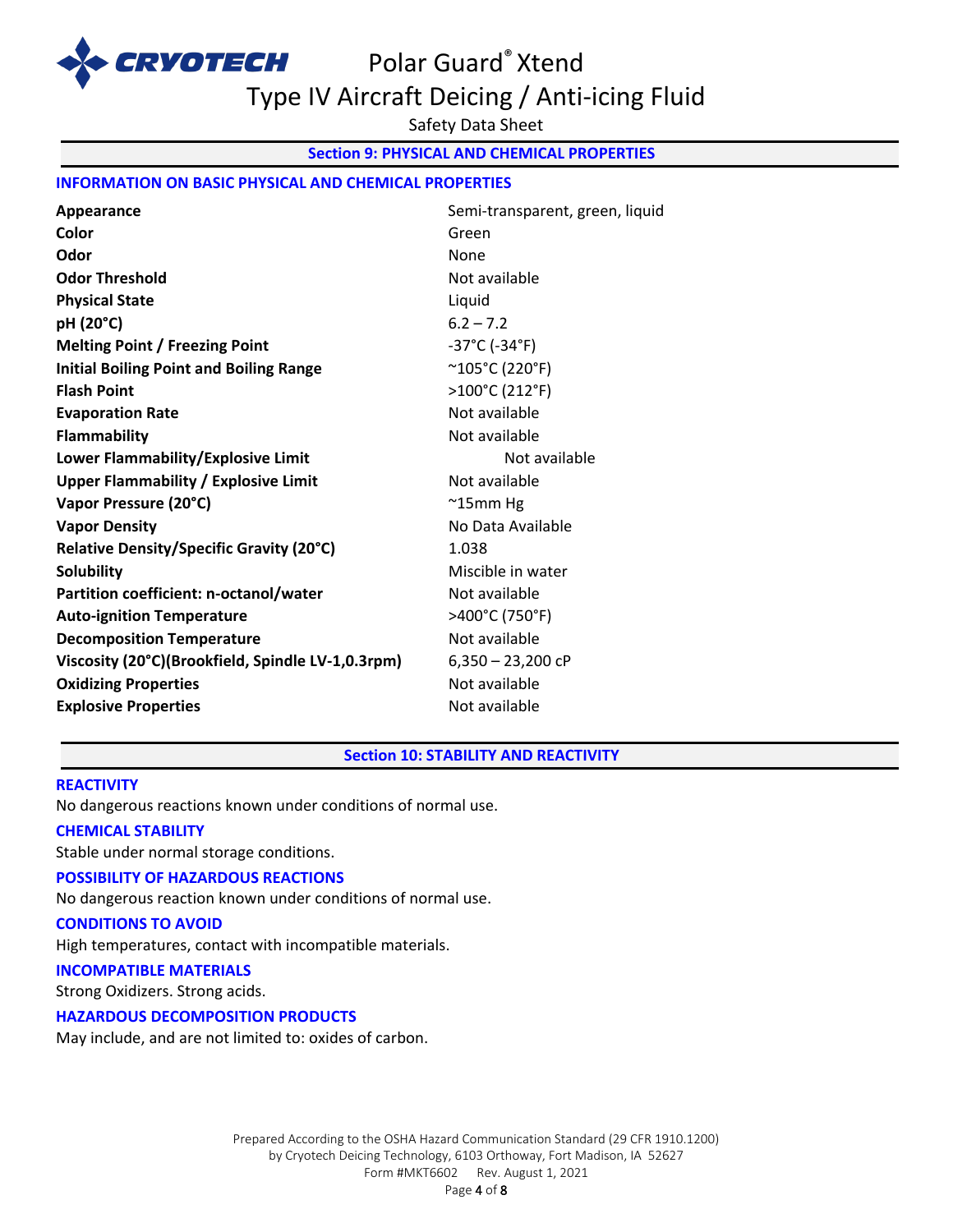

Type IV Aircraft Deicing / Anti-icing Fluid

Safety Data Sheet

# **Section 11: TOXICOLOGICAL INFORMATION INFORMATION ON TOXICOLOGICAL EFFECTS Likely Routes of Exposure** Skin contact, eye contact, inhalation, and ingestion. **Symptoms related to physical/chemical/toxicological characteristics Eye** May cause eye irritation. Symptoms may include discomfort or pain, excess blinking, and tear production, with possible redness and swelling. **Skin** May cause skin irritation. Symptoms of prolonged contact may include redness, drying and cracking of the skin. **Ingestion** Not expected to be an ingestion hazard. Ingestion of large doses may cause central nervous system depression. **Inhalation** Not expected to be an inhalation hazard under normal conditions of use. **Acute Toxicity** LD50 rat-oral: >22 g/kg **DELAYED, IMMEDIATE EFFECTS AND CHRONIC EFFECTS OF SHORT- AND LONG-TERM EXPOSURE Skin Corrosion / Irritation Based on available data, the classification criteria are not met. Serious Eye Damage/Irritation** Based on available data, the classification criteria are not met. **Respiratory Sensitization** Based on available data, the classification criteria are not met. **Skin Sensitization Based on available data, the classification criteria are not met. STOT-Single Exposure** Based on available data, the classification criteria are not met. **STOT-Repeated Exposure** Based on available data, the classification criteria are not met. **Germ Cell Mutagenicity** Based on available data, the classification criteria are not met. **Carcinogenicity** This product does not contain any ingredients that are considered to be carcinogens by IARC, NTP or OSHA. **Reproductive Toxicity** Based on available data, the classification criteria are not met. **STOT-Single Exposure Based on available data, the classification criteria are not met. STOT-Repeated Exposure** Based on available data, the classification criteria are not met. **Aspiration Hazard** Based on available data, the classification criteria are not met. **Section 12: ECOLOGICAL INFORMATION ECOTOXICITY (AQUATIC AND TERRESTRIAL) Acute/Chronic Toxicity** Not expected to cause long-term adverse effects in the aquatic environment. LC50 Pimephales promelas 1,196 mg/L **LC50** Daphnia magna 1,050 mg/L

#### **PERSISTENCE AND DEGRADABILITY**

Readily biodegradable.

5 day BOD/COD: 0.54

COD  $0.67 g O<sub>2</sub>/g$  deicer  $BOD_5 (20^{\circ}C)$  0.36 g O<sub>2</sub>/g deicer

#### **BIOACCUMULATIVE POTENTIAL**

Bioaccumulation is not expected. **MOBILITY IN SOIL** Not available. **OTHER ADVERSE EFFECTS** Not available.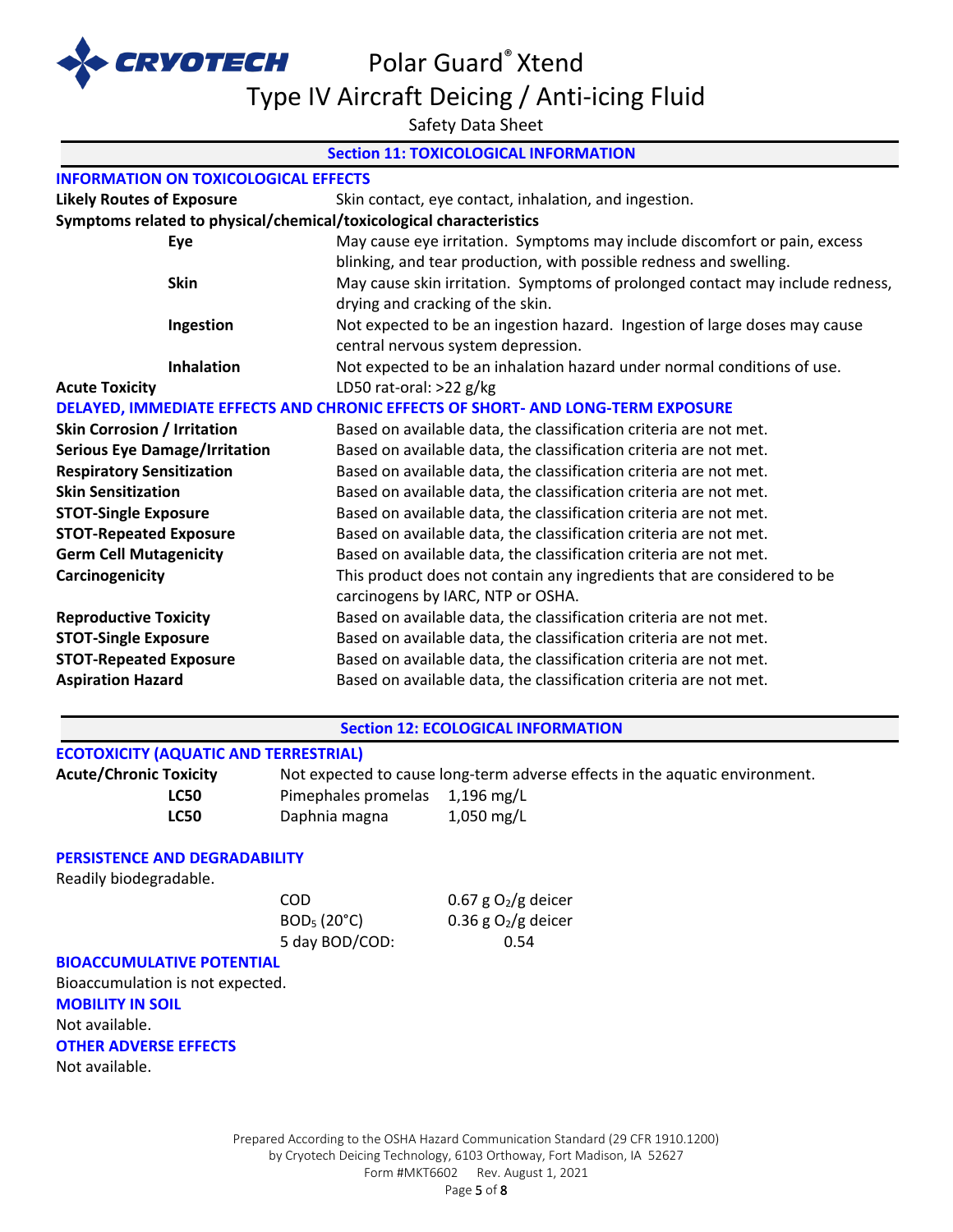

Type IV Aircraft Deicing / Anti-icing Fluid

Safety Data Sheet

## **Section 13: DISPOSAL CONSIDERATIONS**

## **WASTE TREATMENT AND METHODS OF DISPOSAL**

Based on available information this product is neither listed as a hazardous waste nor does it exhibit any characteristics that would cause it to be classified as a RCRA hazardous waste. If product should spill or be otherwise unsuitable for normal deicing applications, it may be absorbed onto suitable materials and disposed of in a sanitary landfill unless local, state or provincial regulations prohibit such disposal.

**Section 14: TRANSPORT INFORMATION**

#### **TRANSPORT INFORMATION**

Not regulated as dangerous goods per US DOT or IATA.

**Section 15: REGULATORY INFORMATION**

#### **INVENTORY LISTS**

All of the components in this product are on the following inventory lists: USA (TSCA), Canada (DSL/NDSL), Europe (EINECS)

#### **TSCA SECTION 12(b)**

None of the chemicals in this product are listed under TSCA Section 12 (b)

#### **CERCLA HAZARDOUS SUBSTANCES**

There is no CERCLA Reportable Quantity for this material

#### **SARA 311/312 CATEGORIES**

| <b>Physical hazards</b>                       |     | <b>Health hazards</b>                                           |    |
|-----------------------------------------------|-----|-----------------------------------------------------------------|----|
| Explosive                                     | No. | Acute toxicity (any route of exposure)                          | No |
| Flammable (gases, aerosols, liquids or solids | No. | Skin corrosion or irritation                                    | No |
| Oxidizer (liquid, solid or gas)               | No  | Serious eye damage or eye irritation                            | No |
| Self-reactive                                 | No  | Respiratory or skin sensitization                               | No |
| Pyrophoric (liquid or solid)                  | No. | Germ cell mutagenicity                                          | No |
| <b>Pyrophoric Gas</b>                         | No. | Carcinogenicity                                                 | No |
| Self-heating                                  | No. | Reproductive toxicity                                           | No |
| Corrosive to metal                            | No. | Specific target organ toxicity (single or<br>repeated exposure) | No |
| Gas under pressure (compressed gas)           | No. | Aspiration hazard                                               | No |
| In contact with water emits flammable gas     | No. | Simple Asphyxiant                                               | No |
| <b>Combustible Dust</b>                       | No. | Hazard Not Otherwise Classified (HNOC)                          | No |
| Hazard Not Otherwise Classified (HNOC)        | No  |                                                                 |    |

| <b>Health hazards</b>                                           |    |
|-----------------------------------------------------------------|----|
| Acute toxicity (any route of exposure)                          | No |
| Skin corrosion or irritation                                    | No |
| Serious eye damage or eye irritation                            | No |
| Respiratory or skin sensitization                               | No |
| Germ cell mutagenicity                                          | No |
| Carcinogenicity                                                 | No |
| Reproductive toxicity                                           | No |
| Specific target organ toxicity (single or<br>repeated exposure) | No |
| Aspiration hazard                                               | No |
| Simple Asphyxiant                                               | No |
| Hazard Not Otherwise Classified (HNOC)                          | No |

#### **SARA 313**

None of the components in this product are subject to reporting under SARA Section 313.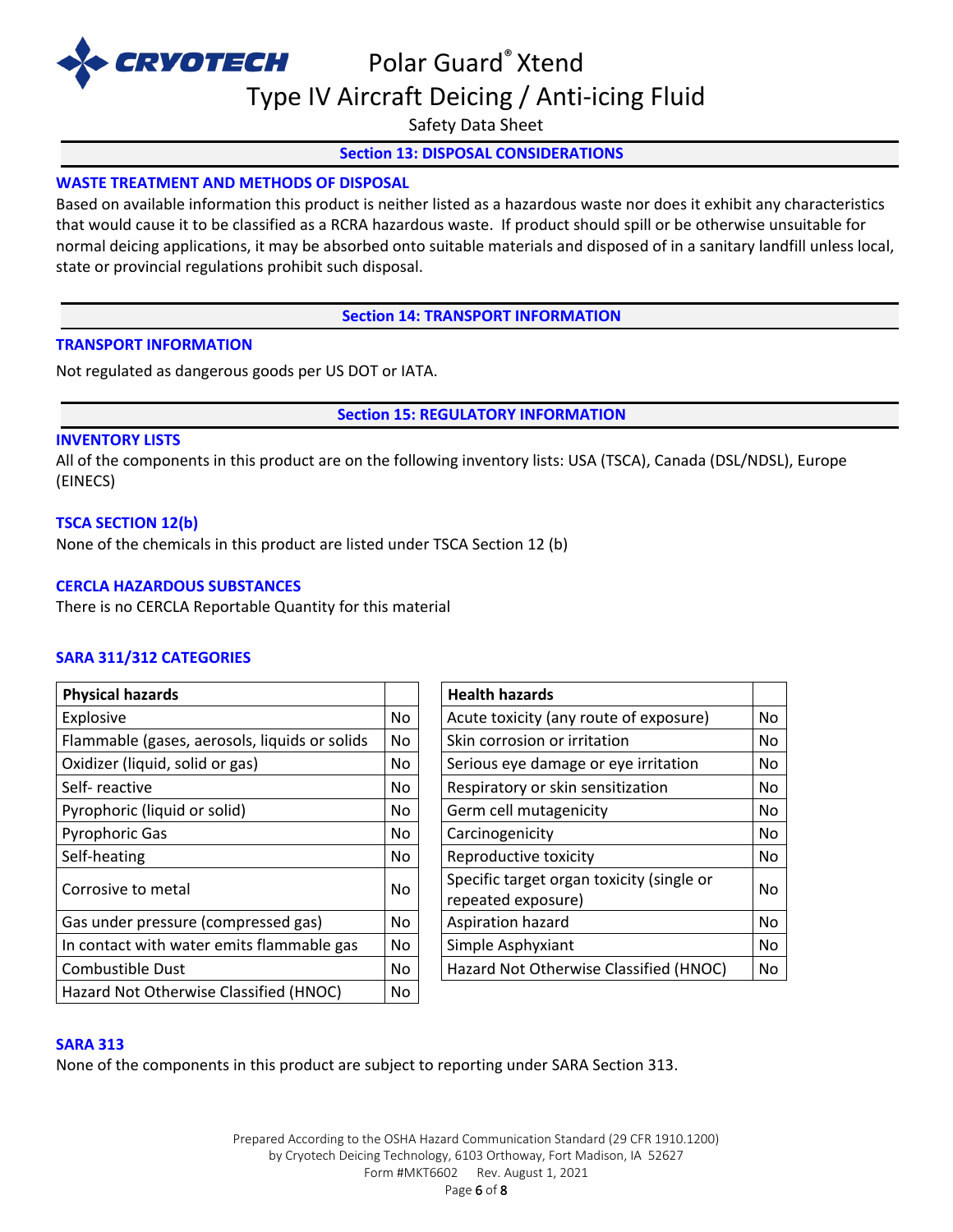

CRVOTECH Polar Guard® Xtend Type IV Aircraft Deicing / Anti-icing Fluid

Safety Data Sheet

## **CLEAN WATER ACT**

None of the chemicals in this product are listed as Priority Pollutants under the CWA. None of the chemicals in this product are listed as Toxic Pollutants under the CWA.

## **STATE RIGHT-TO-KNOW**

This product does not contain components at levels which are required to be reported under the statutes of the following states: MA

This product contains the following chemicals regulated by New Jersey's Worker and Community Right to Know Act:

| Component        | CAS Number | Amount |
|------------------|------------|--------|
| Propylene Glycol | $57-55-6$  | 50%    |

This product contains the following chemicals regulated by Pennsylvania Right to Know Act:

| Component        | CAS Number | Amount |
|------------------|------------|--------|
| Propylene Glycol | 57-55-6    | 50%    |

This product may contain the following materials known to the State of California (Proposition 65) to cause cancer, birth defects, or other reproductive harm:

| Component      | CAS Number | Amount        |
|----------------|------------|---------------|
| Ethylene Oxide | 75-21-8    | $< 0.009$ ppm |

| <b>NFPA - National Fire Protection Association</b>                                                       |   |  |
|----------------------------------------------------------------------------------------------------------|---|--|
| Health:                                                                                                  |   |  |
| Fire:                                                                                                    |   |  |
| Reactivity:                                                                                              | 0 |  |
| Hazard Rating:<br>$0 =$ minimal, $1 =$ slight, $2 =$ moderate, $3 =$ severe, $4 =$ extreme               |   |  |
|                                                                                                          |   |  |
| HMIS - Hazardous Materials Identification System                                                         |   |  |
| Health:                                                                                                  |   |  |
| Fire:                                                                                                    |   |  |
| Physical Hazard:                                                                                         | 0 |  |
| Hazard Rating:<br>0 = minimal, 1 = slight, 2 = moderate, 3 = severe, 4 = extreme ( $*$ = chronic hazard) |   |  |